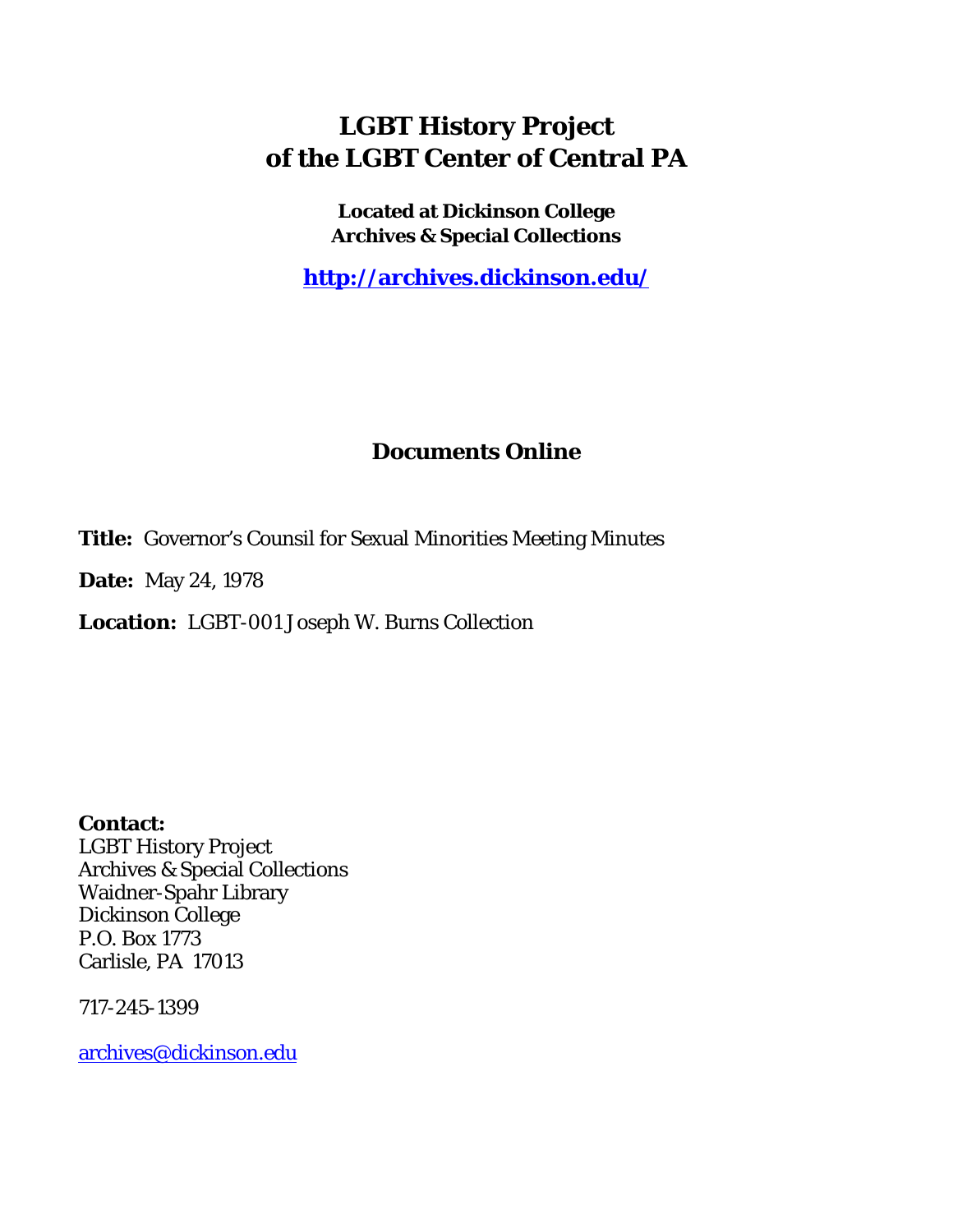THE NEXT MEETING OF THE GOVERNOR'S. COUNCIL FOR SEXUAL MINORITIES WILL BE HELD TUESDAY, JULY 11 IN ROOM 812 OF THE HEALTH AND WELFARE BUILDING.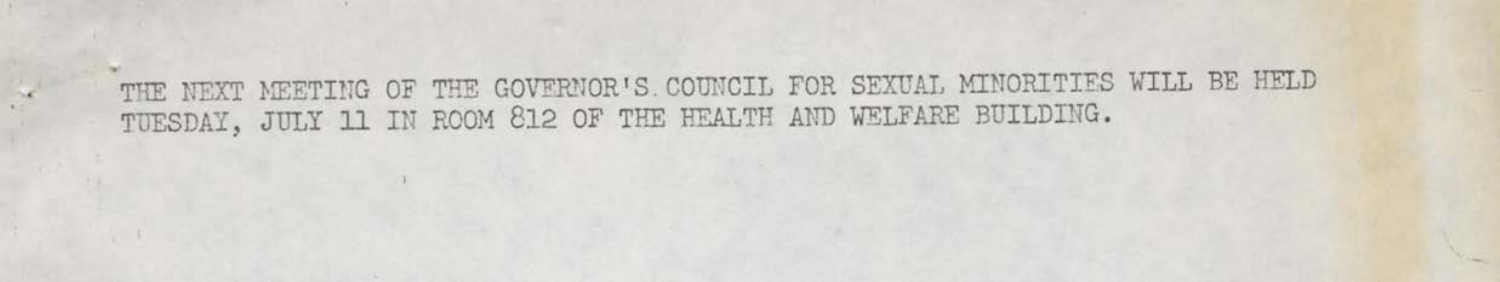

COMMONWEALTH OF PENNSYLVANIA PENNSYLVANIA COUNCIL FOR SEXUAL MINORITIES 238 Main Capitol Building Harrisburg, Pennsylvania

May 24, 1978

#### MINUTES

In Attendance: Art Duprat, David M. Donaldson, Tony Henry, Marilyn Hewitt, Luke Rentschler, Rachel MacLachlan, Gerald Brennan, Ed Brown, Jim Newton, Jim Huggins, Pam Erdeley, Kenneth George, Tom Wiestling, Spencer Coxe,Louise Oncley, Jay Snyder, Salvador Rodriquez, Tony Silvestre.

1. The meeting opened with Tony Silvestre introducing and welcoming David Donaldson Esq., appointed By the Attorney General to replace Bob Rains. David is with the Community Advocate Unit in Philadelphia. Bob Rains will continue to work with Council as David's liason with the Human Services Division of the Justice Department. Spencer Coxe. Director of the Philadelphia ACLU,and appointed by Governor Shapp as a member of the council was also welcomed.

2. Reminders: Council members who are to be reimbursed for travel to council meetings should submit their travel vouchers to Tony by June 25 so that they can be processed before the new fiscal<br>year on July 1.

THE NEXT COUNCIL MEETING WILL BE ON JULY 11 AND NOT JULY 7 AS PREVIOUSLY ANNOUNCED.

3. Complaint Desk: Tom Wiestling<br>
A letter has been sent to all Secretaries and agency heads asking them to submit forms to our council describing complaints 3. Complaint Desk: Tom Wiestling<br>
A letter has been sent to all Secretaries and agency he<br>
asking them to submit forms to our council describing complaints<br>
of discrimination vs members of sexual minorities.<br>
A San Francis of discrimination vs members of sexual minorities.

A San Francisco University research team has asked the to deal with it. Iom and Marilyn will gather the necessary information .

4. Union Update: Marilyn Hewitt

The Pennsylvania Nurses Association and the Liquor Retail Clerks have added sexual orientation to their contracts, although the contracts have not been signed yet. AFSCME has not yet added the language. Two locals in State College (bus drivers and taxi drivers) are petitioning the union to add the language.<br>Tony Henry raised the issue of other sexual minority

issues which we might explore in union contracts such as bereave-<br>ment leave, and sick benefits. Now that the language is in contracts ment leave, and sick benefits. Now that the language is in contra<br>perhaps it is the time to seek further union support. This issue<br>will be on the July agenda.<br>Tony Silvestre suggested that the council consider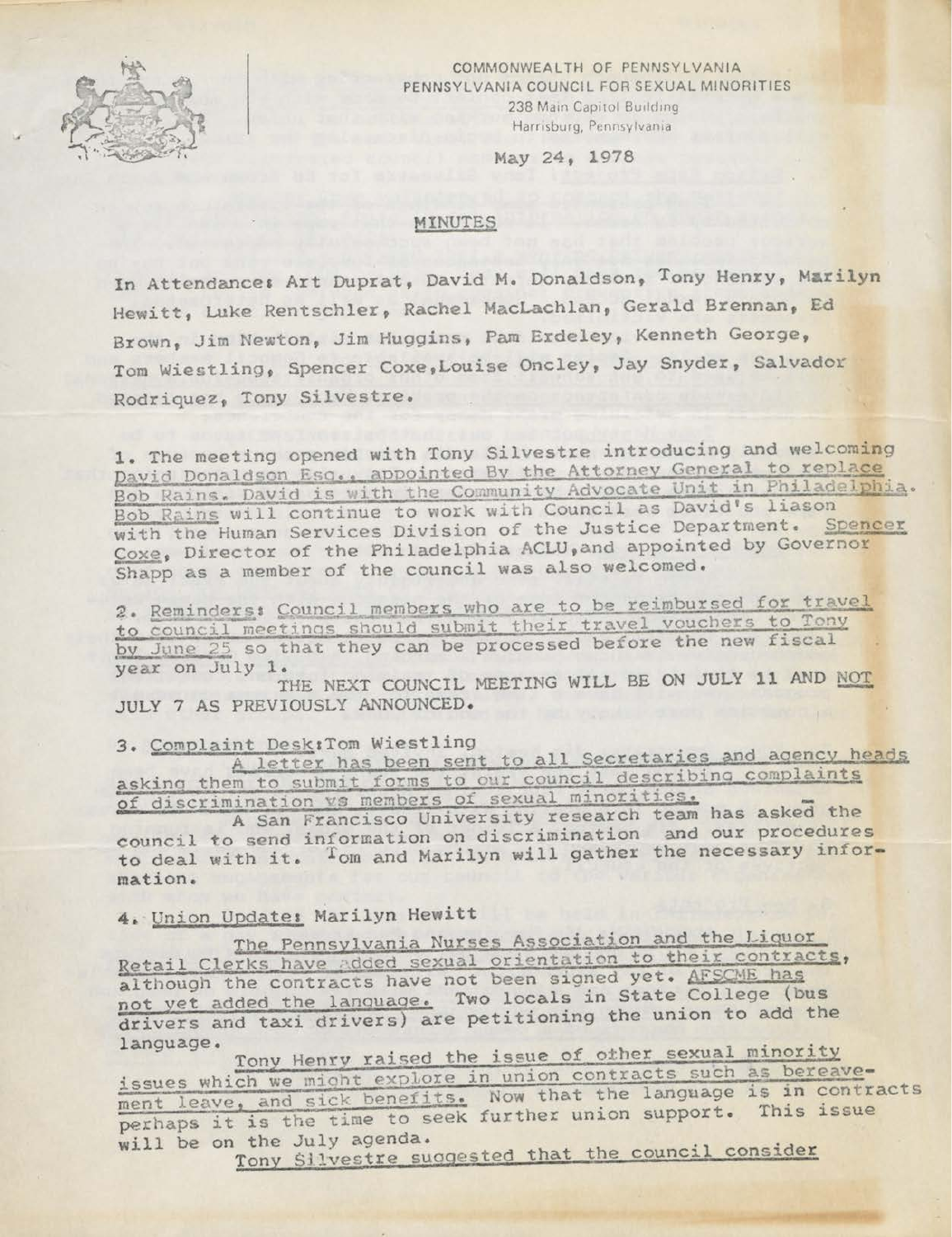Minutes -2-

# 5. Prison Rape Project: Tony Silvestre for Ed Brown and Julia Rux

Tony presented some findings of the literature review Tony presented some findings of the fiterature fevi-<br>conducted by Ed Brown. It was clear that gape in prison is a serious problem that has not been successfully addressed. The problem includes not only instances of forcible rape but buying and selling of inmates, threats and all manner of coercion used and selling of inmates, threats and directions. to optain sexual access. Homoscadar de north prisoners are victimized.

prisoners are victimized.<br>The review should be ready for distribution in the will be used to get support from other organiztions for a national will be used to get support from other organization as offered<br>or state-wide conference on the problem. Ken. George has offered to assist in obtaining grant money for the conference. in obtaining grant money for the conference.<br>Tony Henry pointed out that: prison rape seems to be Lew should be ready for distribution<br>Copies will be available to Council members and ew weeks. Copies will be available to council members and<br>e used to get support from other organizions for a national<br>te-wide conference on the problem. <u>Ken George</u> has offered<br>ist in obtaining grant money for the confere

Tony Henry pointed out that prison rape seems to<br>virtually non-existent in Holland's prisons perhaps because of virtually non-existent in Holland's prisons perhaps because of<br>their short periods of confinement. Tony also made the point that<br>extensive change might be necessary in prisons if violence and extensive change might be necessary in prisons if violence and rape are to be curtailed.

### 6. Speaker's Bureau: Kenneth George

There is still some uncertainty about the exact dates and time allocated for some of the sessions with the Human Relations Commission. They will be worked out with Luke's help. The Affirmative Action Bureau is moving ahead with their

comprehensive training program according to Louise Oncley. Their goal is to fold in all aspects of training into one consistent program. We will have a time frame for the sessions on sexual minorities most likely by the end of June.

## 7. Younq Democrats: Jim Newton, invited guest

In the last few years, the young Democrats have been organized around party functioning. According to Mr. Newton, the group is moving into dealing with issues, one of which is sexual minorities. Jim Newton, a leader of the group, who is running for President expressed his strong support for the goals and objectives of the council.

#### 8. New Projects

### ALCOHOISM: Jim Huggins and Pam Erdeley

Jim and Pam have met with Ken Williams to discuss the problems of gay alcoholics. Williams is with Persad Center's Board of Directors and a consultant with the Council on Drug and Alcohol Abuse. Among the suggestions for council action on the problem are: support of a needs assessment by CODA through NIMH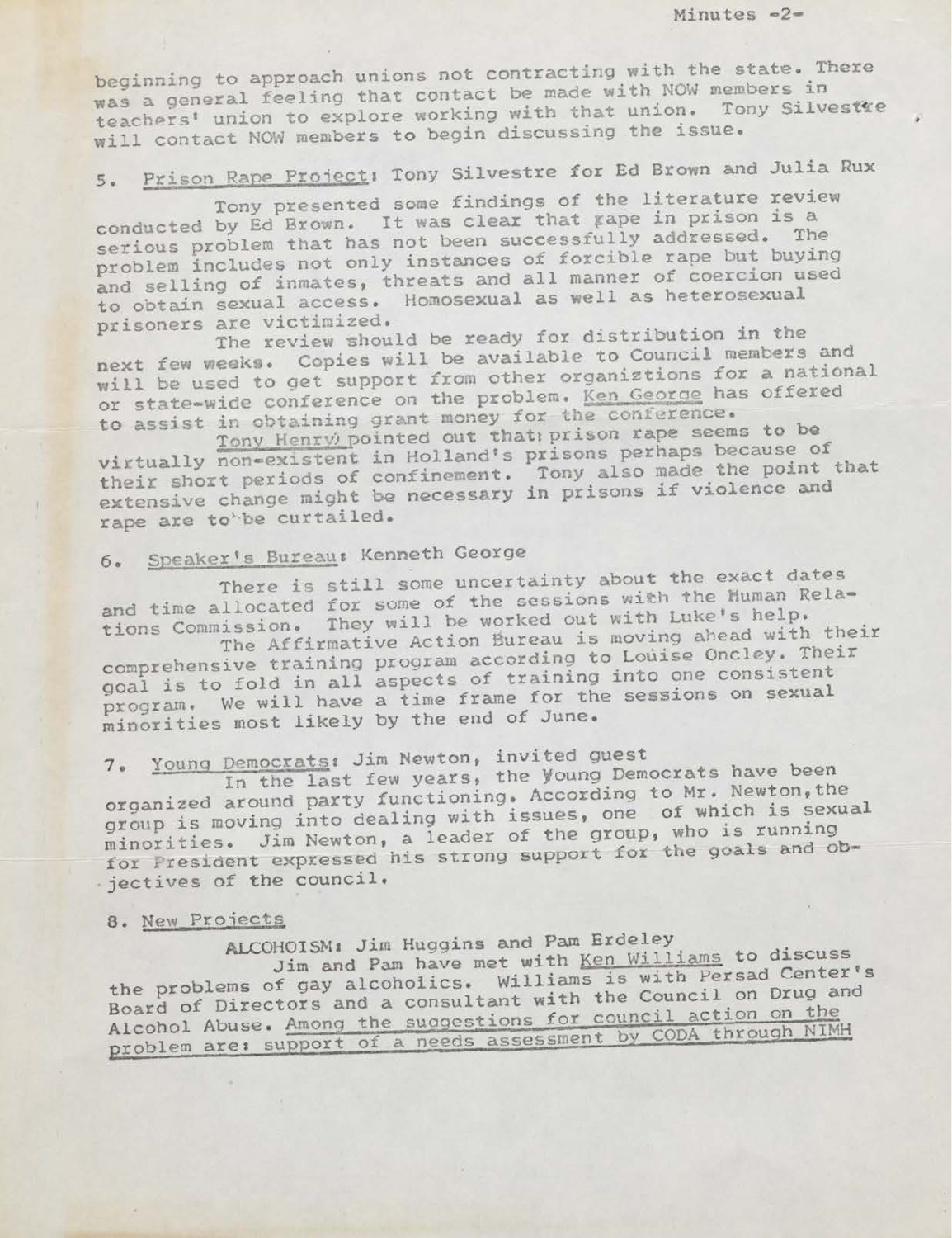funding, training on sexual minorities for the CODA staff, and counsellors and education of the gay and sexual minority communities. Ken Williams will be meeting with CODA for further discussion of the problem. At the same time, Jim, Pam and Tony will meet along with other interested council members to explore possible council involvement.

Spencer Coxe volunteered to contact the National Council on Drug and Alcohol Abuse to get information on their stands, policies,

Marilyn suggested that a meeting between members of our Council and the CODA be held. Tony will make the necessary arrangements. Louise reminded us to consider preventive steps when we work on council objectives.

GRANTS: Ken George

Ken who has considerable experience in grantoneship has volunteered to help the council find funds. He will be working on getting money for our prison rape project along with Ed Brown.

LICENSING: Jeff Brittan and Spencer Coxe

About fifteen professions and occupations in the state can only be practised if the workers have a state license. Bureaus for each job fall under the Department of State under Barton Fields. These bureaus directed by state law review each applicant and either grant, revoke or refuse licenses. One clause of state law which is sometimes used to discriminate against gays is the phrase " of good moral character". Jeff and Spencer shall meet with Tony to decide how best to work to see that discrimination against members of sexual minorities does not occur in the future.

Tony noted that a number of other possible projects are waiting for volunteers. Council members with time and interest are urged to contact Tony to discuss older gays, third world gays, the Department of Labor and Industry, the disabled, and liason with other groups. If interested in health,contact Walter Lear.

9. Announcements<br>Council members were reminded that a delegation will attend the march for the ERA on July <sup>9</sup> in Washington D.C. Please contact Tony Silvestre if you expect to attend.

Representatives of the Council spoke at Susquhana University, the Society for the Scientific Study of Sex, the Altoona campus of Penn State and WPSX-TV. Members are urged to work for campus of Penn State and WPSX-TV. Members are urged to work for<br>speaking engagements for our council to the various organization<br>with whom we have contact.<br>On June 17, a picnic will be held in Philadelphia in

with whom we have contact.<br>On June 17, a picnic will be held in Philadelphia in lieu of a gay rights march. Are any council members planning to go and willing to set up and people a table for the council? Contact oo and willing to set up and people a table for the cost<br>Tony Silvestre if you can. Tony Silvestre if you can.<br>The Second Annual Report will be ready for distribution

by the end of May. Council members who wish copies sent to persons or orgamzations should submit names and addresses to council member Alan LaPayover.

THE NEXT COUNCIL MEETING IS JULY 11,1978 in HARRISBURG. ALL TRAVEL VOUCHERS SHOULD BE SUBMITTED BY JUNE 25, 1978